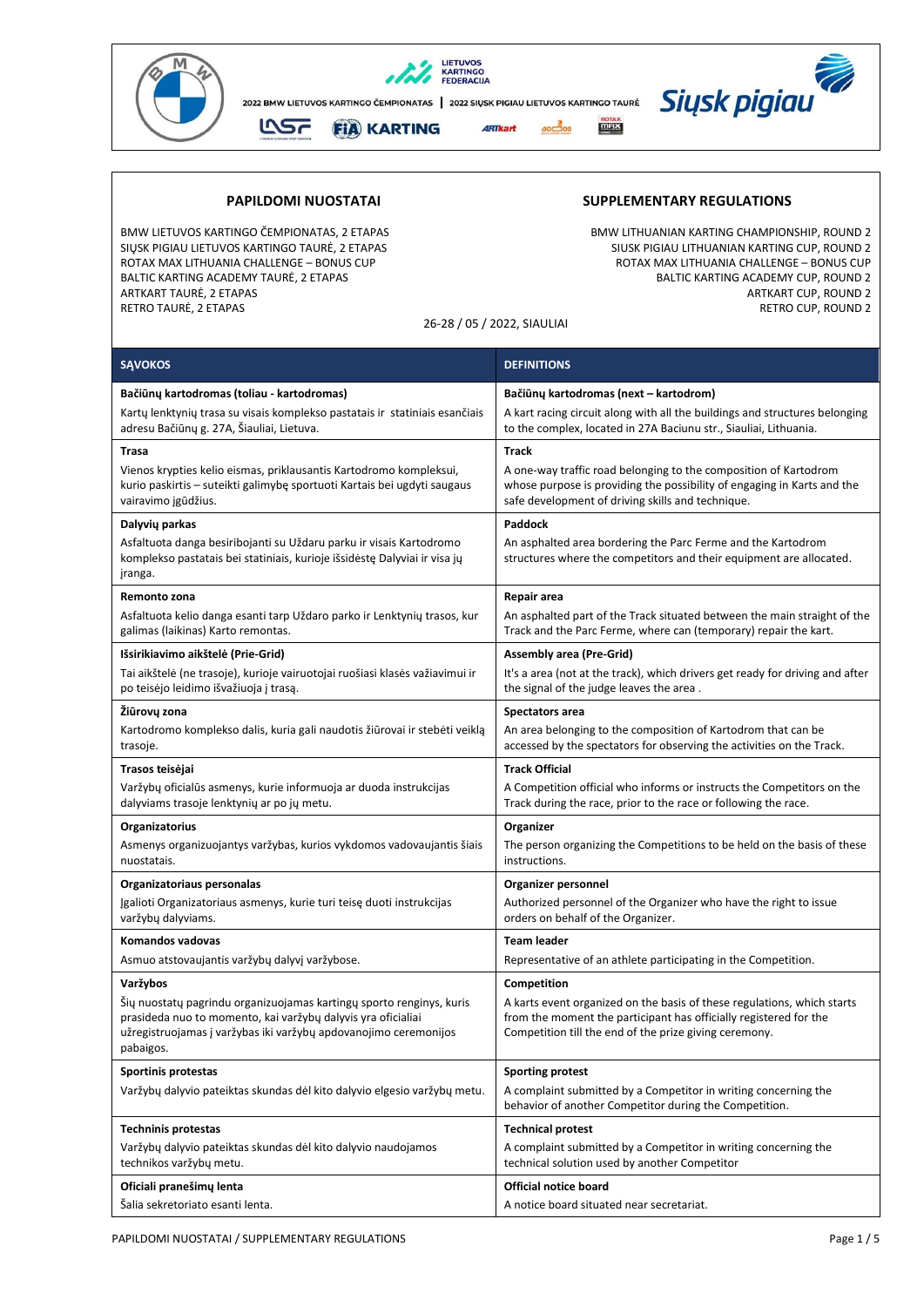





| 1.<br><b>BENDROSIOS NUOSTATOS</b>                                                                                                   |                                                                                                                                                                                                                                                                                                                                                                                                                                                                                                                                                                                                                                                                                                                                                                                            | 1.                                                                                                                                                                                                                                                                                                                                                                                                                                                                                                                                                                                                                                                                                                                                                                                                                                                                                                                                                                                                             | <b>GENERAL CONDITIONS</b>                                                                                                                                                                                          |  |
|-------------------------------------------------------------------------------------------------------------------------------------|--------------------------------------------------------------------------------------------------------------------------------------------------------------------------------------------------------------------------------------------------------------------------------------------------------------------------------------------------------------------------------------------------------------------------------------------------------------------------------------------------------------------------------------------------------------------------------------------------------------------------------------------------------------------------------------------------------------------------------------------------------------------------------------------|----------------------------------------------------------------------------------------------------------------------------------------------------------------------------------------------------------------------------------------------------------------------------------------------------------------------------------------------------------------------------------------------------------------------------------------------------------------------------------------------------------------------------------------------------------------------------------------------------------------------------------------------------------------------------------------------------------------------------------------------------------------------------------------------------------------------------------------------------------------------------------------------------------------------------------------------------------------------------------------------------------------|--------------------------------------------------------------------------------------------------------------------------------------------------------------------------------------------------------------------|--|
| Kalba<br>1.1<br>dokumentais:<br>✓<br>✓<br>✓<br>✓<br>taisyklėmis<br>✓<br>✓<br>✓<br>✓<br>✓<br>✓                                       | Oficialus Papildomų Nuostatų tekstas yra lietuvių kalba. Oficiali lenktynių<br>kalba - lietuvių. Kilus ginčams dėl interpretavimo, tik tekstas lietuvių<br>kalba laikomas oficialiu autentišku tekstu. Taisyklių vertimas į kitas kalbas<br>yra tik informatyvaus pobūdžio ir nėra šių taisyklių dalis.<br>Varžybos vykdomos vadovaujantis<br>normatyviniais<br>šiais<br>Lietuvos automobilių sporto kodeksu<br>FIA Karting sporto taisyklėmis<br>Lietuvos kartingo sporto taisyklėmis<br>BMW Siųsk Pigiau Lietuvos kartingo<br>čempionato<br>Rotax Max Lithuania challenge sporto taisyklėmis<br>Baltic Karting Academy sporto taisyklemis<br>Artkart taurės varžybų taisyklėmis<br>Retro taurės sporto taisyklėmis<br>Varžybų papildomais nuostatais<br>Varžybų techniniais reikalavimai | Language<br>The final text of these Supplementary Regulations shall be the Lithuanian<br>version, which will be used, should any dispute arise as to their<br>interpretation. Headings in this document are for ease of reference only<br>and do not form part of these Supplementary Regulations. The<br>Competition language shall be Lithuanian.<br>The Competition shall be organized in compliance with the<br>1.1<br>following rules and regulations:<br>✓<br>Lithuanian automobile sporting code<br>$\checkmark$<br>FIA Karting sporting regulations<br>✓<br>Lithuanian karting sporting regulations<br>✓<br>BMW Siusk Pigiau Lithuanian karting championship<br>regulations<br>✓<br>Rotax Max Lithuania challenge sporting regulations<br>$\checkmark$<br>Baltic Karting Academy sporting regulations<br>$\checkmark$<br>Artkart cup sporting regulations<br>✓<br>Retro cup sporting regulations<br>✓<br>Supplementary regulations of the Competition<br>✓<br>Technical regulations of the Competition |                                                                                                                                                                                                                    |  |
| Varžybų statusas<br>1.2<br>kalendorių kaip:<br>✓<br>✓<br>2 etapas<br>✓<br>✓<br>✓<br>✓                                               | Varžybos yra registruotos ir įtrauktos į LKF sporto varžybų<br>2022 metų BMW Lietuvos kartingo čempionatas, 2 etapas<br>2022 metų SIŲSK PIGIAU Lietuvos kartingo čempionatas,<br>2022 mety Rotax Max Lithuania Challenge - Bonus Cup<br>2022 metų Baltic Karting Academy taurės, 2 etapas<br>2022 mety Artkart Taurė, 2 etapas<br>2022 metų Retro Taurė, 2 etapas                                                                                                                                                                                                                                                                                                                                                                                                                          | <b>Status of the Competition</b><br>$1.2$<br>The Competition is officially registered in the calendars of the<br>LKF:<br>$\checkmark$<br>BMW Lithuanian karting championship, Round 2, 2022<br>$\checkmark$<br>SIŲSK PIGIAU Lithuanian karting cup, Round 2, 2022<br>✓<br>Rotax Max Lithuania Challenge - Bonus Cup<br>✓<br>Baltic Karting Academy Cup, Round 2, 2022<br>✓<br>Artkart Cup, Round 2, 2022<br>✓<br>Retro Cup, Round 2, 2022                                                                                                                                                                                                                                                                                                                                                                                                                                                                                                                                                                      |                                                                                                                                                                                                                    |  |
| 2.<br><b>ORGANIZACIJA</b>                                                                                                           |                                                                                                                                                                                                                                                                                                                                                                                                                                                                                                                                                                                                                                                                                                                                                                                            | 2.<br><b>ORGANIZATION</b>                                                                                                                                                                                                                                                                                                                                                                                                                                                                                                                                                                                                                                                                                                                                                                                                                                                                                                                                                                                      |                                                                                                                                                                                                                    |  |
| 2.1<br>Varžybų Organizatorius                                                                                                       |                                                                                                                                                                                                                                                                                                                                                                                                                                                                                                                                                                                                                                                                                                                                                                                            | 2.1<br><b>Organizer of the Competition</b>                                                                                                                                                                                                                                                                                                                                                                                                                                                                                                                                                                                                                                                                                                                                                                                                                                                                                                                                                                     |                                                                                                                                                                                                                    |  |
| Pavadinimas:<br>Adresas:<br>Imonės kodas:<br>Kontaktinis asmuo:<br>Telefonas:<br>E-mail:<br>Web:<br>Facebook:                       | Lietuvos kartingo federacija<br>Žemaitės 6-518, LT-03117, Vilnius, Lietuva<br>191976944<br>Brigita Vazgytė<br>+370 650 99868<br>Ikf@kartingas.lt<br>www.kartingas.lt<br>www.facebook.com/KartingoFederacija/                                                                                                                                                                                                                                                                                                                                                                                                                                                                                                                                                                               | Name:<br>Address:<br>Company ID<br>Contact person:<br>Telephone:<br>E-mail:<br>Web:<br>Facebook:                                                                                                                                                                                                                                                                                                                                                                                                                                                                                                                                                                                                                                                                                                                                                                                                                                                                                                               | Lietuvos kartingo federacija<br>6-518 Zemaites st., LT-03117, Vilnius, Lithuania<br>191976944<br>Brigita Vazgyte<br>+370 650 99868<br>Ikf@kartingas.lt<br>www.kartingas.lt<br>www.facebook.com/KartingoFederacija/ |  |
| 2.2<br>Organizatoriaus atstovas                                                                                                     |                                                                                                                                                                                                                                                                                                                                                                                                                                                                                                                                                                                                                                                                                                                                                                                            | 2.2                                                                                                                                                                                                                                                                                                                                                                                                                                                                                                                                                                                                                                                                                                                                                                                                                                                                                                                                                                                                            | <b>Head of Organising</b>                                                                                                                                                                                          |  |
| Brigita Vazgytė                                                                                                                     | +370 650 99868                                                                                                                                                                                                                                                                                                                                                                                                                                                                                                                                                                                                                                                                                                                                                                             | Brigita Vazgyte                                                                                                                                                                                                                                                                                                                                                                                                                                                                                                                                                                                                                                                                                                                                                                                                                                                                                                                                                                                                | +370 650 99868                                                                                                                                                                                                     |  |
| 2.3<br>Oficialūs asmenys<br>Varžybų komisaras<br>Varžybų vadovas<br>Techninis komisaras                                             | <b>Tomas MAJAUSKAS</b><br>Marius MIKUŠEVIČIUS<br>Ignas JURGINIS                                                                                                                                                                                                                                                                                                                                                                                                                                                                                                                                                                                                                                                                                                                            | 2.3<br>Steward<br>Clerk of the Course<br>Chief scrutineer                                                                                                                                                                                                                                                                                                                                                                                                                                                                                                                                                                                                                                                                                                                                                                                                                                                                                                                                                      | <b>Main Officials</b><br><b>Tomas MAJAUSKAS</b><br><b>Marius MIKUSEVICIUS</b><br>Ignas JURGINIS                                                                                                                    |  |
| VARŽYBŲ CHARAKTERISTIKA<br>3.                                                                                                       |                                                                                                                                                                                                                                                                                                                                                                                                                                                                                                                                                                                                                                                                                                                                                                                            | 3.                                                                                                                                                                                                                                                                                                                                                                                                                                                                                                                                                                                                                                                                                                                                                                                                                                                                                                                                                                                                             | <b>INFORMATION OF THE COMPETITION</b>                                                                                                                                                                              |  |
| 3.1<br><b>Trasa</b>                                                                                                                 |                                                                                                                                                                                                                                                                                                                                                                                                                                                                                                                                                                                                                                                                                                                                                                                            | 3.1<br><b>Circuit</b>                                                                                                                                                                                                                                                                                                                                                                                                                                                                                                                                                                                                                                                                                                                                                                                                                                                                                                                                                                                          |                                                                                                                                                                                                                    |  |
| Adresas:<br>Tinklapis:<br>Telefonas:<br>Trasos ilgis:<br>Važiavimo kryptis:<br>(Pole) pozicija:<br>Ratų skaičius:<br>Trasos schema: | Bačiūnų g. 27A, Šiauliai, 76383, Lietuva<br>www.driftgo.lt<br>+370 610 35916<br>1130 metry<br>priešl laikrodžio rodyklę<br>kairėje<br>Priedas Nr.2<br>Priedas Nr.3                                                                                                                                                                                                                                                                                                                                                                                                                                                                                                                                                                                                                         | Address:<br>Web:<br>Phone:<br>Track length:<br>Driving direction:<br>(Pole) position:<br>Number of laps:<br>Circuit scheme:                                                                                                                                                                                                                                                                                                                                                                                                                                                                                                                                                                                                                                                                                                                                                                                                                                                                                    | 27A Baciunu st., 76383, Siauliai, Lithuania<br>www.driftgo.lt<br>+370 610 35916<br>1130 meters<br>anti-clockwise<br>left<br>Appendix No.2<br>Appendix No.3                                                         |  |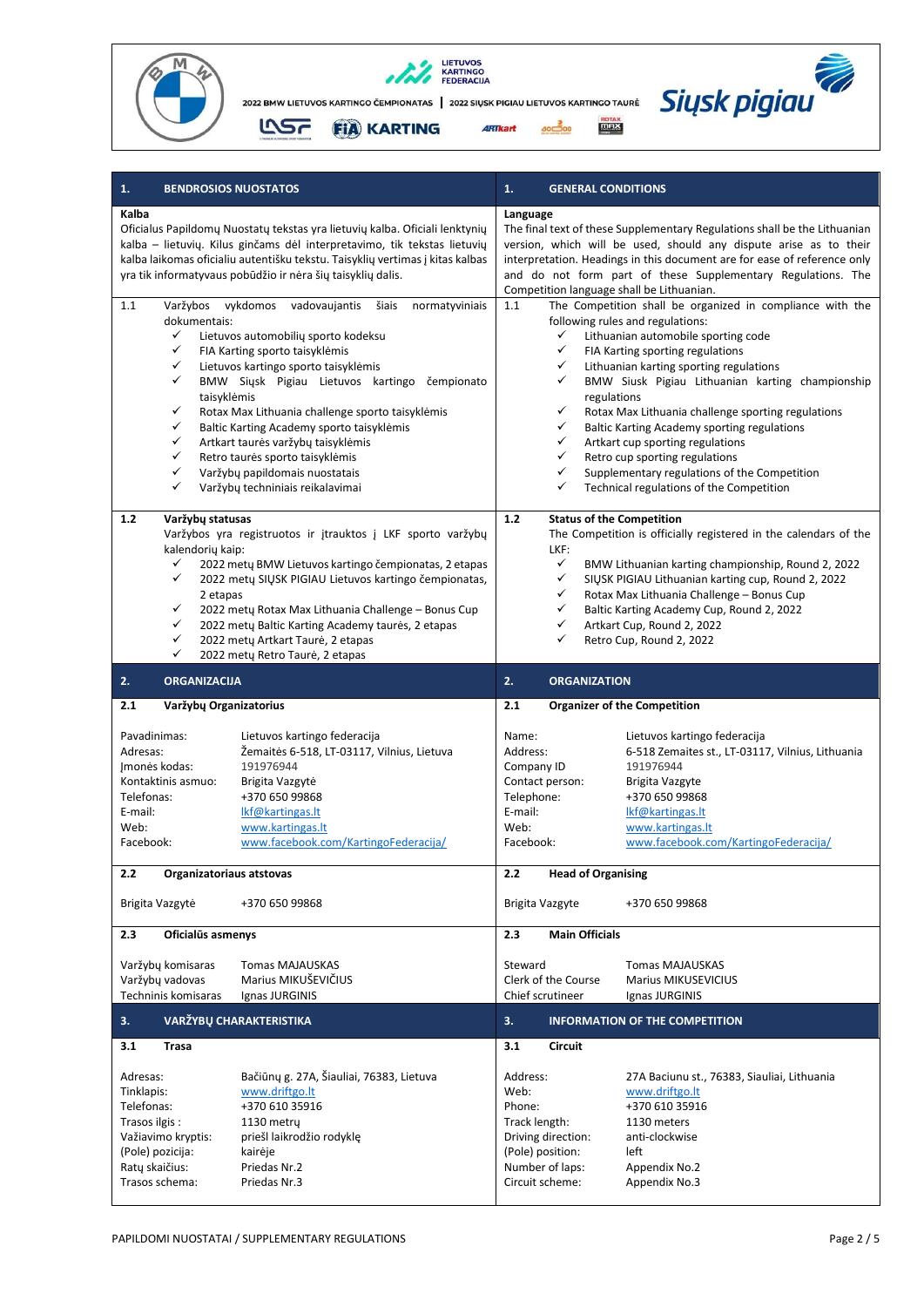





| 3.2   | Varžybų tvarkaraštis<br>Priedas Nr.2     |                                                                                     | 3.2   | Appendix No.2                                | <b>Time Schedule of the Competition</b>                                                                     |
|-------|------------------------------------------|-------------------------------------------------------------------------------------|-------|----------------------------------------------|-------------------------------------------------------------------------------------------------------------|
|       |                                          |                                                                                     |       |                                              |                                                                                                             |
| 3.3   | Kategorijos                              |                                                                                     | 3.3   | <b>Categories</b>                            |                                                                                                             |
| 3.3.1 |                                          | BMW Lietuvos kartingo čempionatas:<br>MICRO, MINI, OK JUNIOR, OK, KZ2, KZ2 MASTERS  | 3.3.1 |                                              | BMW Lithuanian karting championship:<br>MICRO, MINI, OK JUNIOR, OK, KZ2, KZ2 MASTERS                        |
| 3.3.2 |                                          | Rotax Max Lithuania Challenge:                                                      | 3.3.2 | Rotax Max Lithuania Challenge:               |                                                                                                             |
|       |                                          | MICRO, MINI, JUNIOR, SENIOR, DD2, DD2 MASTERS                                       |       |                                              | MICRO, MINI, JUNIOR, SENIOR, DD2, DD2 MASTERS                                                               |
| 3.3.3 | <b>Baltic Karting Academy Taure:</b>     | BRIGGS MINI, BRIGGS JUNIOR, BRIGGS SENIOR, BRIGGS                                   | 3.3.3 | <b>Baltic Karting Academy Cup:</b>           | BRIGGS MINI, BRIGGS JUNIOR, BRIGGS SENIOR, BRIGGS                                                           |
|       | <b>MASTERS</b>                           |                                                                                     |       | <b>MASTERS</b>                               |                                                                                                             |
| 3.3.4 | Artkart Taurė:                           |                                                                                     | 3.3.4 | Artkart Cup:                                 |                                                                                                             |
|       | ART-120                                  |                                                                                     |       | ART-120                                      |                                                                                                             |
| 3.3.5 | Retro Taurė:                             |                                                                                     | 3.3.5 | Retro Cup:                                   |                                                                                                             |
| 3.4   | <b>RETRO</b><br>Oficiali pranešimų lenta |                                                                                     | 3.4   | <b>RETRO</b><br><b>Official notice board</b> |                                                                                                             |
|       | Vieta:                                   | šalia skeretoriato                                                                  |       | Location:                                    | near secretariat                                                                                            |
|       | Virtualiai:                              | WhatsApp grupė                                                                      |       | Virtual:                                     | WhatsApp group                                                                                              |
|       |                                          |                                                                                     |       |                                              |                                                                                                             |
| 3.5   | <b>Brifingas</b>                         |                                                                                     | 3.5   | <b>Briefing</b>                              |                                                                                                             |
|       | Vieta:                                   | Oficiali pranešimų lenta / Komandų el. Paštas                                       |       | Location:                                    | Official notice board / Official team e-mail                                                                |
|       | Laikas:                                  | WhatsApp grupė<br>08:00, 27/05/2022 (Penktadienis)                                  |       | Time:                                        | WhatsApp group<br>08:00, 27/05/2022 (Friday)                                                                |
|       |                                          |                                                                                     |       |                                              |                                                                                                             |
| 3.6   | Techninė komisja                         |                                                                                     | 3.6   | Scrutineering                                |                                                                                                             |
|       | Vieta:                                   | šalia išsirikiavimo aikštelės                                                       |       | Location:                                    | near assembly area                                                                                          |
|       | Laikas:                                  | žr. tvarkaraštj                                                                     |       | Time:                                        | See timetable                                                                                               |
| 3.7   | Remonto zona                             |                                                                                     | 3.7   | Repair area                                  |                                                                                                             |
|       | Vieta:                                   | šalia išsirikiavimo aikštelės                                                       |       | Location:                                    | near assembly area                                                                                          |
|       |                                          |                                                                                     |       |                                              |                                                                                                             |
| 3.8   | Padangų išdavimo zona                    |                                                                                     | 3.8   | Distribution of tires area                   |                                                                                                             |
|       | Vieta:                                   | pas oficialų padangų tiekėją                                                        |       | Location:                                    | from official tires supplier                                                                                |
|       |                                          |                                                                                     |       |                                              |                                                                                                             |
| 4.    | REGISTRACIJA J VARŽYBAS                  |                                                                                     | 4.    | <b>SPORTING CHECKS</b>                       |                                                                                                             |
| 4.1   |                                          | Visi Vairuotojai dalyvaujantys varžybose privalo turėti                             | 4.1   |                                              | All Drivers entering the Competition must have a valid Karting                                              |
|       |                                          | galiojančias LKF arba kitos šalies (ASF) išduotas Vairuotojo                        |       |                                              | drivers license of drivers (issued by LKF or their ASN).                                                    |
|       | licencijas.                              |                                                                                     |       |                                              |                                                                                                             |
| 4.2   |                                          | Išankstinė registracija (internetu)                                                 | 4.2   |                                              | Registration in advance (online)                                                                            |
|       | Tinklalapis:                             | www.kartingas.lt                                                                    |       | Web:                                         | www.kartingas.lt                                                                                            |
|       | Pradžia:                                 | 16/05/2022                                                                          |       | Opening date:                                | 16/05/2022                                                                                                  |
|       | Pabaiga:                                 | 26/05/2022                                                                          |       | Closing date:                                | 26/05/2022                                                                                                  |
|       |                                          |                                                                                     |       |                                              |                                                                                                             |
| 4.3   | Laikas:                                  | Oficiali registracija (sekretoriate)<br>žr. tvarkaraštį                             | 4.3   | Time:                                        | Official sporting checks (secretariat)<br>see timetable                                                     |
|       | Vieta:                                   | šalia starto linijos                                                                |       | Location:                                    | near start line                                                                                             |
|       |                                          |                                                                                     |       |                                              |                                                                                                             |
|       |                                          | Registracijos metu Komandos vadovas privalo pateikti:                               |       |                                              | During the Sporting Checks the Team's Manager must present:                                                 |
|       | Dalyvio paraišką,<br>✓<br>✓              | Vairuotojo licenciją,                                                               |       | ✓<br>Entry form,<br>✓                        |                                                                                                             |
|       | ✓                                        | Pareiškėjo licenciją,                                                               |       | ✓                                            | Licence of the Driver,<br>Licence of the Entrant,                                                           |
|       |                                          |                                                                                     |       |                                              |                                                                                                             |
| 4.4   |                                          | Pateikdamas dalyvio paraišką, dalyvis patvirtina, kad:                              | 4.4   | represents and warrants that:                | By submitting a participation application, the Competitor                                                   |
|       | ✓                                        | laikysis visų varžybų taisyklių ir nuostatų;                                        |       | ✓                                            | it undertakes to comply with the rules and regulations of                                                   |
|       |                                          |                                                                                     |       | the competition;                             |                                                                                                             |
|       | ✓                                        | Kartas atitinka savo klasės techninius ir saugumo                                   |       | ✓                                            | the competing kart corresponds to the technical                                                             |
|       | reikalavimus;                            |                                                                                     |       |                                              | conditions, and requirements of the respective                                                              |
|       | ✓                                        | dalyvis (jo atstovas) atsako už chronometravimo daviklio                            |       | categories;<br>✓                             | the Competitor (his representative) shall be liable for the                                                 |
|       |                                          | praradimą ar sugadinimą;                                                            |       |                                              | loss of or damage to the timing transponder;                                                                |
|       | ✓                                        | dalyvis (jo atstovas) supranta, kad jo dalyvavimas kartingų                         |       | ✓                                            | the Competitor (his representative) understands that                                                        |
|       |                                          | sporte kelia pavojų jo gyvybei ir sveikatai bei jo                                  |       |                                              | participating in Karting competitions poses a hazard for                                                    |
|       |                                          | naudojamai įrangai, tačiau vis tiek sutinka dalyvauti<br>varžybose savo atsakomybe. |       |                                              | their life and health as well as the equipment to be used,<br>but nevertheless agrees to participate in the |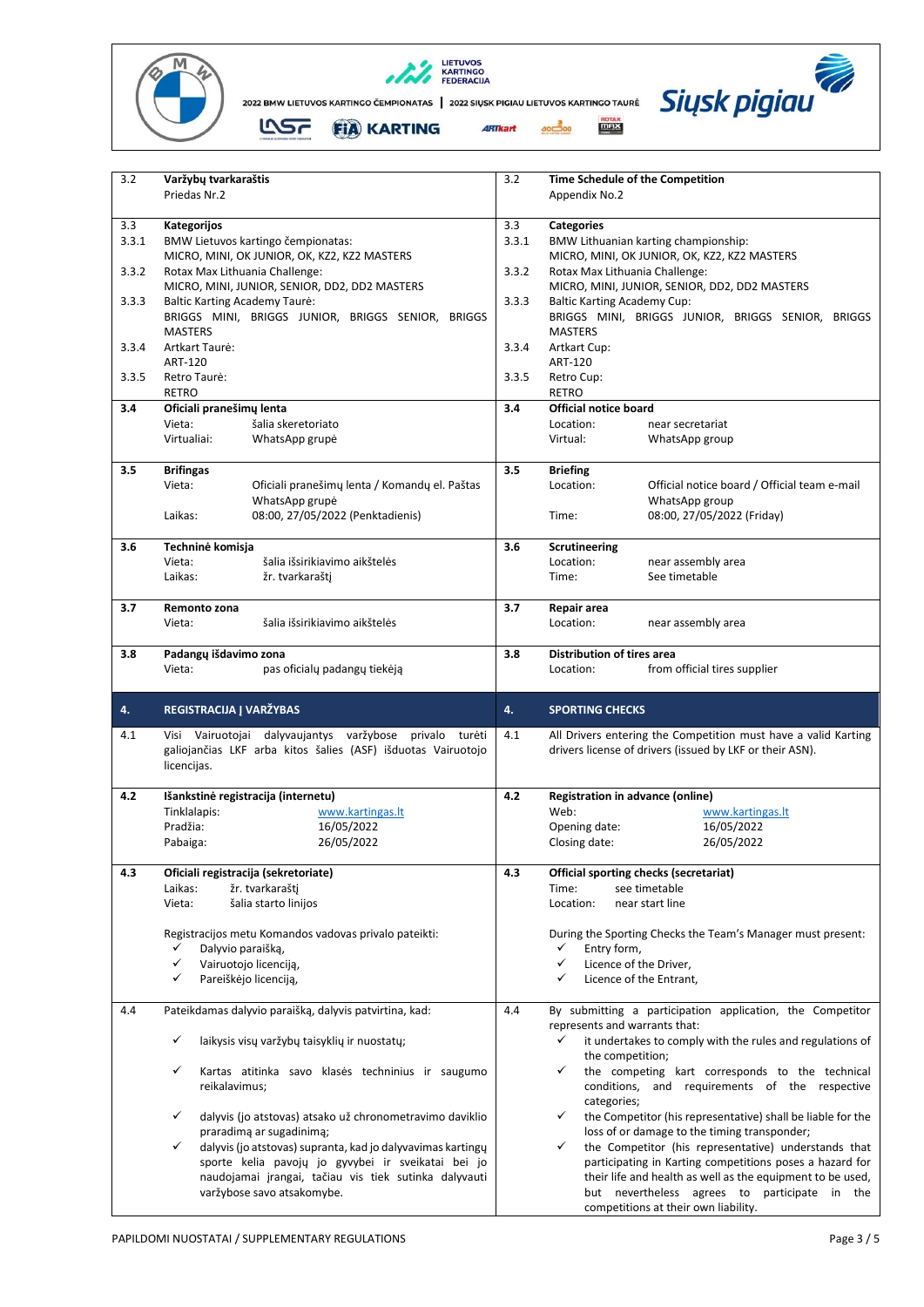

| 4.5            | Organizatorius, organizatoriaus komandos personalas,<br>trasos savininkas ir trasos savininko komandos personalas<br>nėra atsakingi už nelaimingus atsitikimus ir bet kokias jų<br>pasekmes. Dalyvis (jo atstovas), paminėtus asmenis, iš<br>anksto atleidžia nuo bet kokios atsakomybės už patirtus<br>nuostolius, kurie gali atsirasti varžybų metu;<br>✓<br>dalyvis įsipareigoja turėti tinkamą ir galiojantį draudimą<br>nuo nelaimingų atsitikimų, kuris gali būti reikalingas<br>varžybose, nutikus nelaimingam atsitikimui;<br><b>Startinis mokestis</b><br>Startinis mokestis mokamas pavedimu registracijos internetu metu.<br>iki 26/05/2022:<br>MICRO, MINI<br>100,00 EUR<br>50,00 EUR<br>RETRO<br><b>KITOS</b><br>120,00 EUR<br>po 26/05/2022:<br>140,00 EUR | 4.5                        | The Organizer, the team members of the Organizer, the<br>track owner and the team members of the track owner<br>shall not be liable for any possible accidents and the<br>thereof.<br>The<br>Competitor<br>consequences<br>(his<br>representative) shall discharge the aforesaid persons<br>from any liability for any losses that may occur during the<br>Competition;<br>the Competitor undertakes to have an appropriate and<br>✓<br>valid accident insurance policy which might be necessary<br>in case of accident during Competition;<br><b>Entry fee</b><br>The entry fee shall be paid on online pre-registration.<br>till 26/05/2022:<br>MICRO, MINI<br>100,00 EUR<br><b>RETRO</b><br>50,00 EUR<br><b>OTHERS</b><br>120,00 EUR<br>later 26/05/2022:<br>140,00 EUR |
|----------------|--------------------------------------------------------------------------------------------------------------------------------------------------------------------------------------------------------------------------------------------------------------------------------------------------------------------------------------------------------------------------------------------------------------------------------------------------------------------------------------------------------------------------------------------------------------------------------------------------------------------------------------------------------------------------------------------------------------------------------------------------------------------------|----------------------------|----------------------------------------------------------------------------------------------------------------------------------------------------------------------------------------------------------------------------------------------------------------------------------------------------------------------------------------------------------------------------------------------------------------------------------------------------------------------------------------------------------------------------------------------------------------------------------------------------------------------------------------------------------------------------------------------------------------------------------------------------------------------------|
| Gavejas:       | Lietuvos kartingo federacija                                                                                                                                                                                                                                                                                                                                                                                                                                                                                                                                                                                                                                                                                                                                             | Company:                   | Lietuvos kartingo federacija                                                                                                                                                                                                                                                                                                                                                                                                                                                                                                                                                                                                                                                                                                                                               |
| Sąskaitos nr.: | 191976944<br>Jmonės kodas:<br>LT14 7044 0600 0331 1135                                                                                                                                                                                                                                                                                                                                                                                                                                                                                                                                                                                                                                                                                                                   | Company ID<br>Account no.: | 191976944<br>LT14 7044 0600 0331 1135                                                                                                                                                                                                                                                                                                                                                                                                                                                                                                                                                                                                                                                                                                                                      |
| Bankas:        | AB SEB bankas                                                                                                                                                                                                                                                                                                                                                                                                                                                                                                                                                                                                                                                                                                                                                            | Bank:                      | AB SEB bankas                                                                                                                                                                                                                                                                                                                                                                                                                                                                                                                                                                                                                                                                                                                                                              |
| 5.             | <b>DRAUDIMAS</b>                                                                                                                                                                                                                                                                                                                                                                                                                                                                                                                                                                                                                                                                                                                                                         | 5.                         | <b>INSURANCES</b>                                                                                                                                                                                                                                                                                                                                                                                                                                                                                                                                                                                                                                                                                                                                                          |
| 5.1            | Varžybos yra apdraustos Renginio organizatoriaus civilinės<br>atsakomybės draudimu.                                                                                                                                                                                                                                                                                                                                                                                                                                                                                                                                                                                                                                                                                      | 5.1                        | The Competition is insured "Civil liability insurance of the event<br>Organizers".                                                                                                                                                                                                                                                                                                                                                                                                                                                                                                                                                                                                                                                                                         |
| 5.2            | Trasoje važiuojančių dalyvių civilinę atsakomybę dėl tretiesiems<br>asmenims incidento metu padarytos žalos asmeniui ir/ar turtui,<br>atsiradusios kaip incidento pasekmė, apdraudžia Organizatorius.                                                                                                                                                                                                                                                                                                                                                                                                                                                                                                                                                                    | 5.2                        | On the track civil liability of third parties during the incident for<br>the person and / or property arising as a result of the incident<br>must be insured by the Organizer.                                                                                                                                                                                                                                                                                                                                                                                                                                                                                                                                                                                             |
| 5.3            | Varžybose dalyvaujantys Vairuotojai nėra laikomi trečiaisiais<br>asmenimis vienas kito atžvilgiu.                                                                                                                                                                                                                                                                                                                                                                                                                                                                                                                                                                                                                                                                        | 5.3                        | Drivers participating in the race are not considered to be third<br>parties in relation to each other                                                                                                                                                                                                                                                                                                                                                                                                                                                                                                                                                                                                                                                                      |
| 6.             | <b>PROTESTAI IR APELIACIJOS</b>                                                                                                                                                                                                                                                                                                                                                                                                                                                                                                                                                                                                                                                                                                                                          | 5.                         | <b>PROTEST AND APPEALS</b>                                                                                                                                                                                                                                                                                                                                                                                                                                                                                                                                                                                                                                                                                                                                                 |
| 6.1            | Varžybų vadovo sprendimai įsigalioja nuo jo pasirašymo<br>momento ir yra skelbiami Oficialioje pranešimų lentoje.                                                                                                                                                                                                                                                                                                                                                                                                                                                                                                                                                                                                                                                        | 6.1                        | The decisions of the Clerk of Courses shall enter into force as of<br>the moment of signature and they being published on the official<br>noticeboard.                                                                                                                                                                                                                                                                                                                                                                                                                                                                                                                                                                                                                     |
| 6.2            | Visi protestai privalo būti pateikti Sekretoriatui ir adresuoti<br>Sporto komisarams. Paduodant protestą sumokamas 30 EUR<br>mokestis. Protestas dėl techninių reikalavimų neatitikimo, jei<br>reikia ardyti karto mazgus, paduodamas su 100 EUR mokesčiu.                                                                                                                                                                                                                                                                                                                                                                                                                                                                                                               | 6.2                        | All protests must be submitted in the Secretariat and addressed<br>to the Stewards of the competition. Protests must be submitted<br>together with the protest deposit in amount of EUR 30,-, or<br>together with the protest deposit in amount of EUR 100,- when<br>the protest is related to the inconformity of the Kart with the<br>Technical regulations of the respective class.                                                                                                                                                                                                                                                                                                                                                                                     |
| 6.3            | Protestai teikiami pagal BMW Siųsk Pigiau Lietuvos kartingo<br>čempionato ir LKF taurės taisyklių 64 straipsnio nuostatas.                                                                                                                                                                                                                                                                                                                                                                                                                                                                                                                                                                                                                                               | 6.3                        | Protests shall be prepared and submitted in accordance with<br>Article 64 of the BMW Siusk Pigiau Lithuanian karting<br>championship and LKF cup regulations.                                                                                                                                                                                                                                                                                                                                                                                                                                                                                                                                                                                                              |
| 6.4            | Jei protestas yra atmestas, tačiau jo analizės išlaidos viršija<br>taisyklėse nurodytą protesto teikimo mokestį, protesto davėjas<br>privalo apmokėti susidariusį skirtumą.                                                                                                                                                                                                                                                                                                                                                                                                                                                                                                                                                                                              | 6.4                        | If the protest is denied and expenditures for protest analysis<br>exceed those defined in the Regulations, the protester must pay<br>the difference.                                                                                                                                                                                                                                                                                                                                                                                                                                                                                                                                                                                                                       |
| 6.5            | Patenkinus protestą, mokestis yra grąžinamas protesto teikėjui.<br>Jei protestas atmetamas, mokestis negrąžinamas ir lieka<br>Organizatoriaus dispozicijoje.                                                                                                                                                                                                                                                                                                                                                                                                                                                                                                                                                                                                             | 6.5                        | Upon the satisfaction of a protest, the security paid by the<br>person who submitted the protest shall be returned. Upon non-<br>satisfaction of the protest, the security shall not be refunded and<br>remains at Organizer's disposal.                                                                                                                                                                                                                                                                                                                                                                                                                                                                                                                                   |
| 6.6            | Dalyvis gali teikti apeliaciją pagal BMW Siysk Pigiau Lietuvos<br>kartingo čempionato taisyklių 65 straipsnio nuostatas.<br>Apeliacijos mokestis - 500 EUR.                                                                                                                                                                                                                                                                                                                                                                                                                                                                                                                                                                                                              | 6.6                        | Appeal shall be prepared and submitted in accordance with<br>Article 65 of the BMW Siusk Pigiau Lithuanian karting<br>championship and LKF cup regulations. Appeal amount $-300$<br>EUR.                                                                                                                                                                                                                                                                                                                                                                                                                                                                                                                                                                                   |
| 7.             | <b>APDOVANOJIMAI</b>                                                                                                                                                                                                                                                                                                                                                                                                                                                                                                                                                                                                                                                                                                                                                     | 7.                         | <b>PRIZE GIVING CEREMONY</b>                                                                                                                                                                                                                                                                                                                                                                                                                                                                                                                                                                                                                                                                                                                                               |
| 7.1            | Apdovanojimai vyks pagal varžybų tvarkaraštį.                                                                                                                                                                                                                                                                                                                                                                                                                                                                                                                                                                                                                                                                                                                            | 7.1                        | The prize giving ceremony shall take place in accordance with<br>the official timetable of the Competition.                                                                                                                                                                                                                                                                                                                                                                                                                                                                                                                                                                                                                                                                |